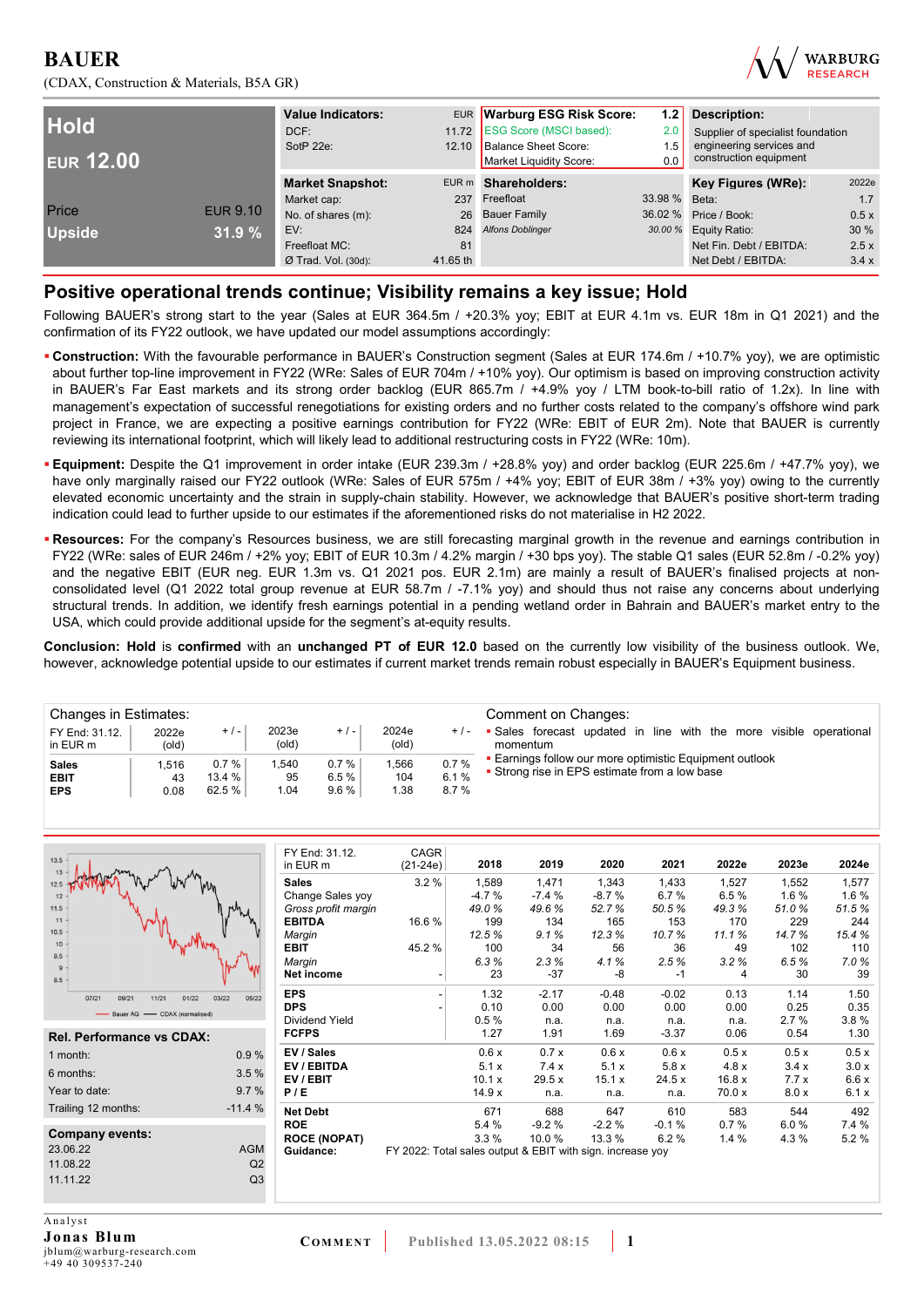

## **Sales development**



**EBIT development** in EUR m



Source: Warburg Research

## **Company Background**

- BAUER is a provider of specialist foundation engineering services and construction equipment. It is also active in the areas of environmental technology, water treatment and natural resources
- Construction: specialist foundation engineering services for major infrastructure and building projects, installation of cut-off walls, ground improvement works and related project development services
- Equipment: specialist foundation engineering equipment and equipment for related underground drilling operations (mining, oil and gas extraction)
- Resources: bundles the group's activities in the area of water, mineral resources and environmental technology

## **Competitive Quality**

- BAUER is one of the global market leaders for special foundation engineering equipment, specialist foundation engineering services and has a significant footprint across the globe
- BAUER is a best-in-class provider of specialist foundation engineering services with strong reputation in the industry
- A global approach combined with a hub strategy allows staff and equipment to be relocated as required, which lowers the cluster and concentration risks related to project-driven business
- Availability of services and spare parts worldwide and around the clock gives customers crucial planning security.

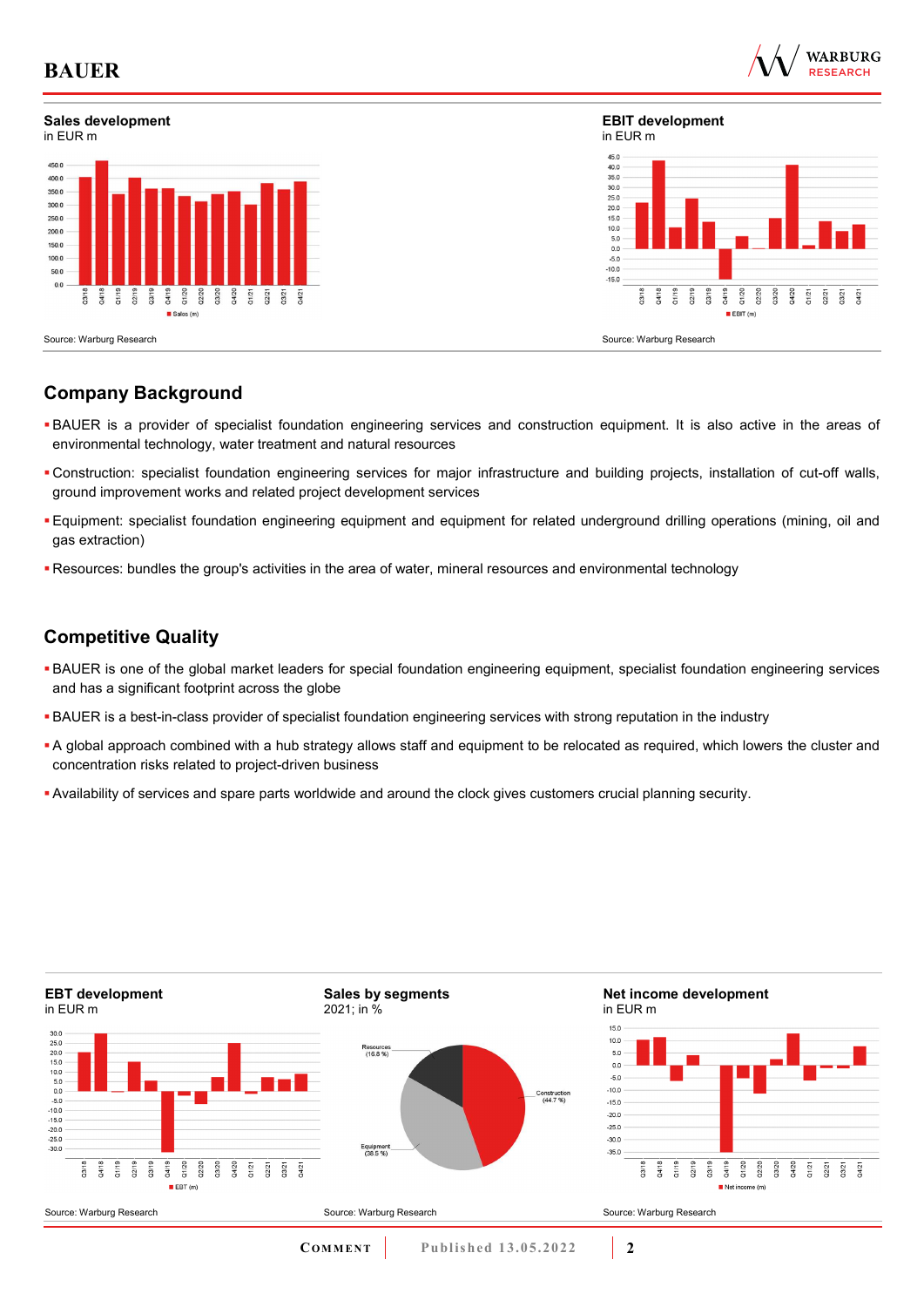

## DCF model Detailed forecast period **Transitional period** Transitional period Term. Value Figures in EUR m 2022e 2023e 2024e 2025e 2026e 2027e 2028e 2029e 2030e 2031e 2032e 2033e 2034e Sales 1,527 1,552 1,577 1,601 1,625 1,649 1,674 1,699 1,724 1,750 1,776 1,803 1,821 *Sales change 6.5 % 1.6 % 1.6 % 1.5 % 1.5 % 1.5 % 1.5 % 1.5 % 1.5 % 1.5 % 1.5 % 1.5 % 1.0 % 1.0 %* EBIT 49 102 110 109 107 104 101 101 103 105 107 108 109 *EBIT-margin 3.2 % 6.5 % 7.0 % 6.8 % 6.6 % 6.3 % 6.0 % 6.0 % 6.0 % 6.0 % 6.0 % 6.0 % 6.0 % Tax rate (EBT) 70.0 % 55.0 % 50.0 % 48.0 % 46.0 % 44.0 % 43.0 % 42.0 % 41.0 % 40.0 % 39.0 % 39.0 % 35.0 %*  NOPAT 15 46 55 57 58 58 58 59 61 63 65 66 71 Depreciation 121 127 133 131 129 127 125 123 121 119 117 115 113 *in % of Sales 7.9 % 8.2 % 8.4 % 8.2 % 7.9 % 7.7 % 7.5 % 7.2 % 7.0 % 6.8 % 6.6 % 6.4 % 6.2 %*  Changes in provisions 0 0 0 0 0 0 0 0 0 0 0 0 0 Change in Liquidity from - Working Capital 7 9 5 8 8 8 8 8 9 9 9 9 6 - Capex 130 132 133 131 129 127 125 124 122 120 118 116 114 *Capex in % of Sales 8.5 % 8.5 % 8.4 % 8.2 % 8.0 % 7.7 % 7.5 % 7.3 % 7.1 % 6.9 % 6.7 % 6.5 % 6.3 %*  - Other 0 0 0 0 0 0 0 0 0 0 0 0 0 Free Cash Flow (WACC 11cc cash how (whole | 22 32 50 | 49 49 50 49 50 51 53 55 56 64 | 68<br>Model) PV of FCF -2 28 42 38 36 34 31 29 28 27 26 25 26 446 share of PVs **8.45 % 36.80 % 54.74 % Model parameter Valuation (m)** Derivation of WACC: Derivation of Beta: Present values 2034e 369 Terminal Value 446 Debt ratio 55.00 % Financial Strength 1.50 Financial liabilities 499 Cost of debt (after tax)  $4.0\%$  Liquidity (share) 1.80 Pension liabilities 152 Market return 7.50 % Cyclicality 1.60 Hybrid capital 0 Risk free rate 2.00 % Transparency 1.80 Minority interest 73<br>2.00 % Others 1.80 Market val. of investments 93 Others 1.80 Market val. of investments Liquidity 121 No. of shares (m) 26.1 **WACC 7.32 % Beta** 1.70 **Equity Value 306 Value per share (EUR)** 11.72

#### **Sensitivity Value per Share (EUR)**

|                   | <b>Terminal Growth</b> |                 |        |        |        |        |       |                   |                  | Delta EBIT-margin |         |       |                                                   |       |       |       |
|-------------------|------------------------|-----------------|--------|--------|--------|--------|-------|-------------------|------------------|-------------------|---------|-------|---------------------------------------------------|-------|-------|-------|
| <b>Beta WACC</b>  |                        | $0.25\%$ 0.50 % | 0.75 % | 1.00 % | 1.25 % | 1.50 % | 1.75% |                   | <b>Beta WACC</b> | $-1.5$ pp         | -1.0 pp |       | $-0.5$ pp $+0.0$ pp $+0.5$ pp $+1.0$ pp $+1.5$ pp |       |       |       |
| $2.10\quad 8.3\%$ | 5.71                   | 6.09            | 6.50   | 6.93   | 7.40   | 7.90   | 8.43  | <b>2.10</b> 8.3 % |                  | $-0.55$           | .94     | 4.44  | 6.93                                              | 9.43  | 11.92 | 14.42 |
| 1.90 $7.8\%$      | 7.66                   | 8.12            | 8.62   | 9.15   | 9.71   | 10.33  | 10.99 | 1.90 $7.8\%$      |                  | 1.07              | 3.76    | 6.45  | 9.15                                              | 11.84 | 14.53 | 17.22 |
| 1.80 $7.6\%$      | 8.74                   | 9.25            | 9.80   | 10.38  | 11.01  | 11.70  | 12.44 | 1.80 $7.6\%$      |                  | 1.98              | 4.78    | 7.58  | 10.38                                             | 13.18 | 15.99 | 18.79 |
| 1.70 $7.3\%$      | 9.91                   | 10.47           | 11.07  | 11.72  | 12.43  | 13.19  | 14.02 | 1.70 $7.3\%$      |                  | 2.96              | 5.88    | 8.80  | 11.72                                             | 14.64 | 17.56 | 20.48 |
| 1.60 $7.1\%$      | 11.15                  | 11.78           | 12.45  | 13.17  | 13.96  | 14.82  | 15.76 | 1.60 $7.1\%$      |                  | 4.02              | 7.07    | 10.12 | 13.17                                             | 16.22 | 19.27 | 22.32 |
| $1.50\quad 6.8\%$ | 12.50                  | 13.19           | 13.94  | 14.75  | 15.64  | 16.60  | 17.67 | 1.50 $6.8\%$      |                  | 5.18              | 8.37    | 11.56 | 14.75                                             | 17.94 | 21.13 | 24.32 |
| $1.30\quad 6.3\%$ | 15.55                  | 16.41           | 17.34  | 18.37  | 19.50  | 20.74  | 22.12 | $1.30\quad 6.3\%$ |                  | 7.84              | 11.35   | 14.86 | 18.37                                             | 21.88 | 25.39 | 28.90 |

**Beta value reflects the company's cyclical business exposure and high indebtedness** 

**Beyond the detailed planning period we assume constant sales growth of 1% p.a.** 

We value minorities with 15x forward earnings attributable to minority shareholders

**FY 2020 tax rate adjusted in Others line to reflect the EUR 53m gap between P&L and DCF calculation**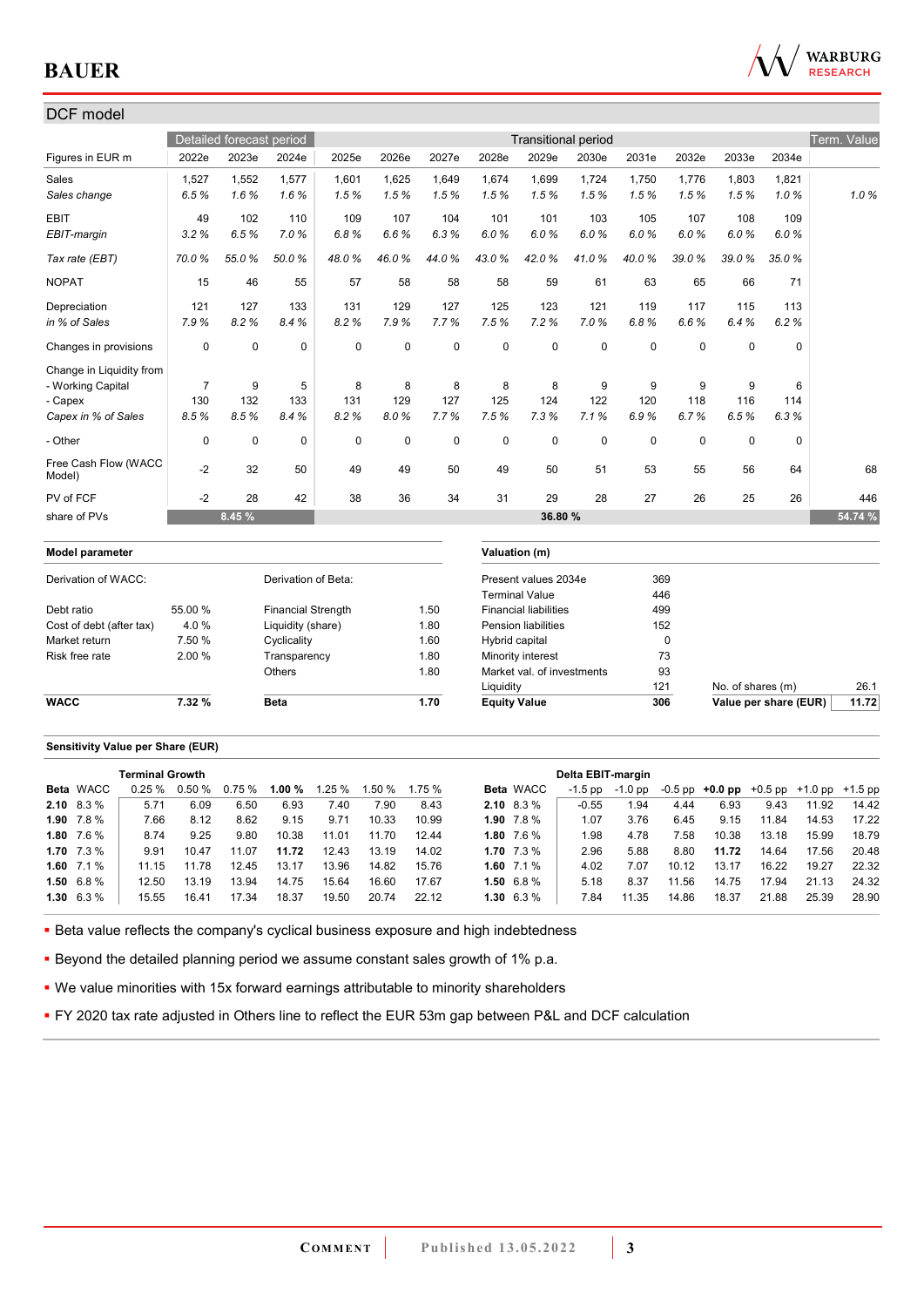

| Valuation                           |        |       |        |        |         |       |        |
|-------------------------------------|--------|-------|--------|--------|---------|-------|--------|
|                                     | 2018   | 2019  | 2020   | 2021   | 2022e   | 2023e | 2024e  |
| Price / Book                        | 0.8x   | 0.8x  | 0.5x   | 0.6x   | 0.5x    | 0.5x  | 0.4x   |
| Book value per share ex intangibles | 23.95  | 21.30 | 20.27  | 20.02  | 17.82   | 18.95 | 20.18  |
| EV / Sales                          | 0.6x   | 0.7x  | 0.6x   | 0.6x   | 0.5x    | 0.5x  | 0.5x   |
| EV / EBITDA                         | 5.1x   | 7.4x  | 5.1x   | 5.8x   | 4.8x    | 3.4x  | 3.0x   |
| EV / EBIT                           | 10.1 x | 29.5x | 15.1 x | 24.5 x | 16.8x   | 7.7x  | 6.6x   |
| EV / EBIT adj.*                     | 10.1 x | 13.5x | 15.1 x | 24.5 x | 16.8x   | 7.7x  | 6.6x   |
| $P$ / FCF                           | 15.5x  | 9.3x  | 6.5x   | n.a.   | 147.4 x | 16.9x | 7.0x   |
| P/E                                 | 14.9x  | n.a.  | n.a.   | n.a.   | 70.0 x  | 8.0x  | 6.1x   |
| $P / E$ adj.*                       | n.a.   | n.a.  | n.a.   | n.a.   | n.a.    | n.a.  | n.a.   |
| Dividend Yield                      | 0.5%   | n.a.  | n.a.   | n.a.   | n.a.    | 2.7%  | 3.8%   |
| FCF Potential Yield (on market EV)  | 6.6%   | 1.9%  | 6.0%   | 5.2%   | 7.3%    | 12.3% | 15.0 % |
| *Adjustments made for: -            |        |       |        |        |         |       |        |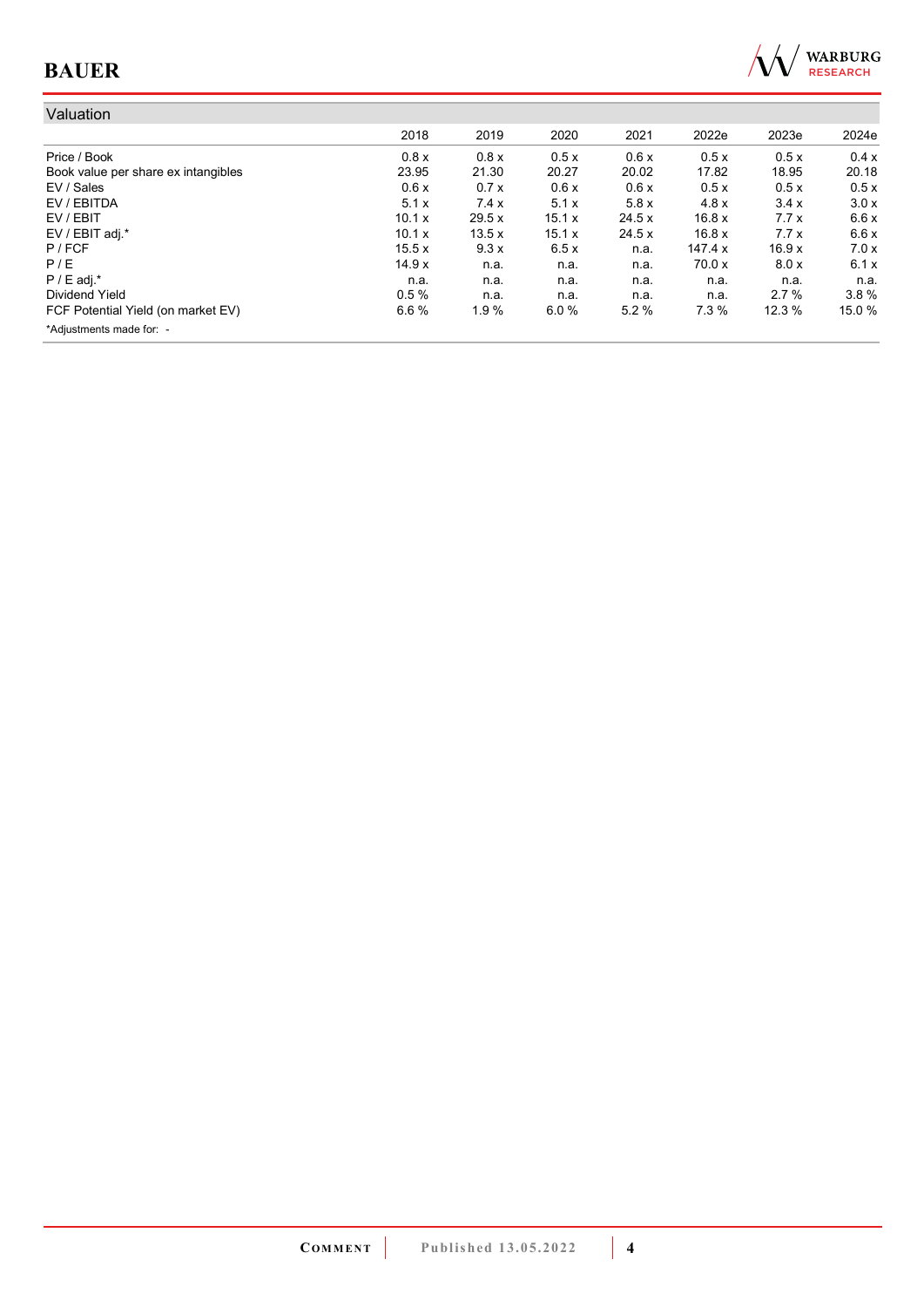

## **Consolidated profit & loss**

| In EUR m                                         | 2018         | 2019        | 2020     | 2021     | 2022e    | 2023e       | 2024e    |
|--------------------------------------------------|--------------|-------------|----------|----------|----------|-------------|----------|
| <b>Sales</b>                                     | 1,589        | 1,471       | 1,343    | 1,433    | 1,527    | 1,552       | 1,577    |
| Change Sales yoy                                 | $-4.7%$      | $-7.4%$     | $-8.7%$  | 6.7%     | 6.5%     | 1.6%        | 1.6%     |
| Increase / decrease in inventory                 | 2            | 32          | $-17$    | 5        | 3        | 3           | 3        |
| Own work capitalised                             | 9            | 10          | 8        | 15       | 16       | 16          | 17       |
| <b>Total Sales</b>                               | 1,599        | 1,513       | 1,335    | 1,454    | 1,546    | 1,571       | 1,597    |
| Material expenses                                | 821          | 783         | 626      | 730      | 794      | 780         | 785      |
| <b>Gross profit</b>                              | 778          | 730         | 708      | 724      | 752      | 791         | 811      |
| Gross profit margin                              | 49.0%        | 49.6%       | 52.7%    | 50.5%    | 49.3%    | 51.0%       | 51.5%    |
| Personnel expenses                               | 392          | 419         | 395      | 430      | 441      | 447         | 454      |
| Other operating income                           | 17           | 36          | 77       | 30       | 69       | 88          | 90       |
| Other operating expenses                         | 204          | 213         | 225      | 170      | 210      | 203         | 204      |
| Unfrequent items                                 | $\Omega$     | $\Omega$    | $\Omega$ | $\Omega$ | $\Omega$ | $\Omega$    | $\Omega$ |
| <b>EBITDA</b>                                    | 199          | 134         | 165      | 153      | 170      | 229         | 244      |
| Margin                                           | 12.5%        | 9.1%        | 12.3%    | 10.7%    | 11.1%    | 14.7%       | 15.4%    |
| Depreciation of fixed assets                     | 91           | 94          | 102      | 107      | 115      | 121         | 127      |
| <b>EBITA</b>                                     | 108          | 40          | 63       | 47       | 55       | 108         | 116      |
| Amortisation of intangible assets                | 8            | 6           | 7        | 11       | 6        | 6           | 6        |
| Goodwill amortisation                            | $\mathbf{0}$ | $\Omega$    | $\Omega$ | $\Omega$ | $\Omega$ | $\Omega$    | $\Omega$ |
| <b>EBIT</b>                                      | 100          | 34          | 56       | 36       | 49       | 102         | 110      |
| Margin                                           | 6.3%         | 2.3%        | 4.1%     | 2.5%     | 3.2%     | 6.5%        | 7.0%     |
| EBIT adj.                                        | 100          | 74          | 56       | 36       | 49       | 102         | 110      |
| Interest income                                  | 38           | 34          | 33       | 51       | 40       | 30          | 30       |
| Interest expenses                                | 33           | 36          | 27       | 28       | 26       | 24          | 22       |
| Other financial income (loss)                    | 5            | $\Omega$    | $\Omega$ | $\Omega$ | $\Omega$ | $\Omega$    | $\Omega$ |
| <b>EBT</b>                                       | 66           | $-11$       | 16       | 21       | 28       | 77          | 88       |
| Margin                                           | 4.1%         | $-0.8%$     | 1.2%     | 1.5%     | 1.8%     | 5.0%        | 5.6%     |
| <b>Total taxes</b>                               | $-42$        | $-25$       | $-25$    | $-17$    | $-20$    | $-42$       | $-44$    |
| Net income from continuing operations            | 24           | $-37$       | -8       | 4        | 8        | 35          | 44       |
| Income from discontinued operations (net of tax) | $\mathbf 0$  | $\mathbf 0$ | 0        | 0        | 0        | $\mathbf 0$ | $\Omega$ |
| Net income before minorities                     | 24           | $-37$       | -8       | 4        | 8        | 35          | 44       |
| Minority interest                                | 2            | 1           | $\Omega$ | 5        | 5        | 5           | 5        |
| Net income                                       | 23           | $-37$       | $-8$     | $-1$     | 4        | 30          | 39       |
| Margin                                           | 1.4%         | $-2.5%$     | $-0.6%$  | 0.0%     | 0.2%     | 1.9%        | 2.5%     |
| Number of shares, average                        | 17           | 17          | 17       | 23       | 26       | 26          | 26       |
| <b>EPS</b>                                       | 1.32         | $-2.17$     | $-0.48$  | $-0.02$  | 0.13     | 1.14        | 1.50     |
| *Adiustments made for:                           |              |             |          |          |          |             |          |

## **Guidance: FY 2022: Total sales output & EBIT with sign. increase yoy**

## **Financial Ratios**

|                               | 2018    | 2019      | 2020      | 2021     | 2022e   | 2023e   | 2024e   |
|-------------------------------|---------|-----------|-----------|----------|---------|---------|---------|
| Total Operating Costs / Sales | 88.2 %  | 93.7 %    | 87.0 %    | 90.7 %   | 90.1 %  | 86.5 %  | 85.8%   |
| <b>Operating Leverage</b>     | $-2.5x$ | 8.9x      | $-7.5x$   | $-5.3x$  | 5.5x    | 66.1 x  | 5.3x    |
| EBITDA / Interest expenses    | 6.1x    | 3.8x      | 6.1 x     | 5.5x     | 6.5x    | 9.4x    | 11.0x   |
| Tax rate (EBT)                | 63.4 %  | $-222.9%$ | $-150.4%$ | $-81.2%$ | 70.0 %  | 55.0 %  | 50.0 %  |
| Dividend Payout Ratio         | $7.1\%$ | $0.0\%$   | $0.0 \%$  | $0.0\%$  | $0.0\%$ | 18.8%   | 20.7 %  |
| Sales per Employee            | 122.890 | 115.812   | 121,814   | 119.762  | 128.314 | 129.845 | 131,406 |





Source: Warburg Research

80.0%

70.0%

60.0%

50.0%

40.0%

30.0%

20.0%

10.0%

0.0%

### **Performance per Share**



2018 2019 2020 2021 2022e 2023e 2024e

- Gross profit margin - Total Operating Costs / Sales - EBIT margin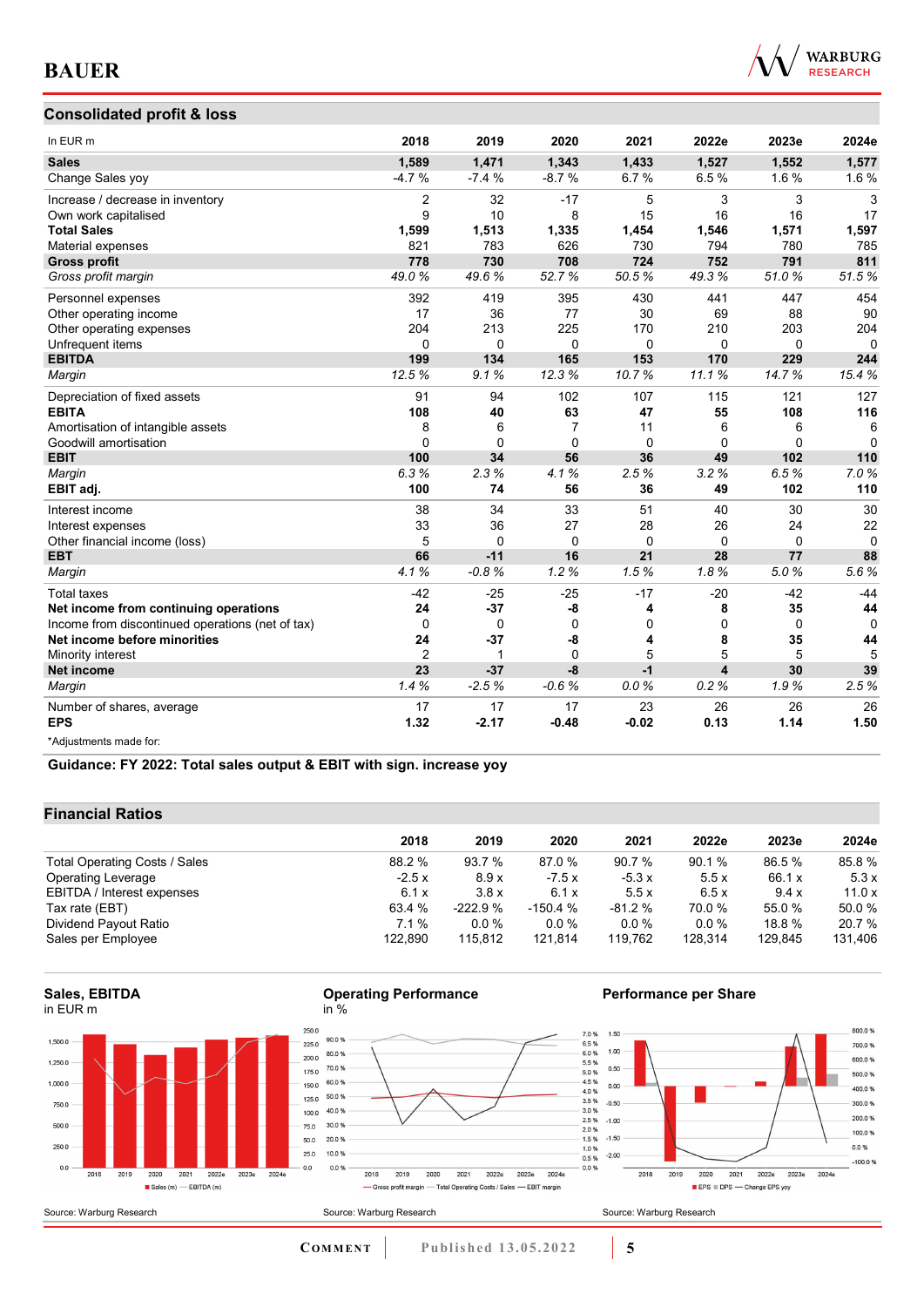## **Consolidated balance sheet**

|  | <b>WARBURG</b><br><b>RESEARCH</b> |
|--|-----------------------------------|
|  |                                   |

| In EUR <sub>m</sub>                                     | 2018     | 2019  | 2020     | 2021     | 2022e        | 2023e    | 2024e        |
|---------------------------------------------------------|----------|-------|----------|----------|--------------|----------|--------------|
| <b>Assets</b>                                           |          |       |          |          |              |          |              |
| Goodwill and other intangible assets                    | 18       | 17    | 15       | 16       | 17           | 17       | 17           |
| thereof other intangible assets                         | 18       | 15    | 12       | 15       | 17           | 17       | 17           |
| thereof Goodwill                                        | $\Omega$ | 0     | 0        | $\Omega$ | 0            | $\Omega$ | 0            |
| Property, plant and equipment                           | 412      | 460   | 452      | 506      | 508          | 502      | 490          |
| <b>Financial assets</b>                                 | $\Omega$ | 0     | $\Omega$ | $\Omega$ | $\mathbf{0}$ | $\Omega$ | $\mathbf{0}$ |
| Other long-term assets                                  | 121      | 127   | 87       | 93       | 86           | 79       | 72           |
| <b>Fixed assets</b>                                     | 551      | 604   | 554      | 615      | 611          | 598      | 579          |
| Inventories                                             | 426      | 467   | 435      | 457      | 467          | 471      | 474          |
| Accounts receivable                                     | 335      | 271   | 257      | 252      | 259          | 264      | 268          |
| Liquid assets                                           | 63       | 38    | 46       | 41       | 33           | 42       | 45           |
| Other short-term assets                                 | 187      | 160   | 165      | 176      | 186          | 190      | 193          |
| <b>Current assets</b>                                   | 1,011    | 936   | 902      | 926      | 946          | 966      | 980          |
| <b>Total Assets</b>                                     | 1,632    | 1,629 | 1,544    | 1,640    | 1,655        | 1,662    | 1,658        |
| Liabilities and shareholders' equity                    |          |       |          |          |              |          |              |
| Subscribed capital                                      | 73       | 73    | 80       | 111      | 111          | 111      | 111          |
| Capital reserve                                         | 38       | 38    | 47       | 92       | 92           | 92       | 92           |
| Retained earnings                                       | 317      | 270   | 237      | 275      | 279          | 308      | 341          |
| Other equity components                                 | 0        | 0     | 0        | 0        | 0            | 0        | $\Omega$     |
| Shareholders' equity                                    | 428      | 382   | 365      | 478      | 482          | 511      | 544          |
| Minority interest                                       | 4        | 5     | 1        | 3        | 8            | 13       | 18           |
| <b>Total equity</b>                                     | 432      | 387   | 366      | 481      | 489          | 524      | 562          |
| Provisions                                              | 189      | 205   | 230      | 213      | 213          | 213      | 213          |
| thereof provisions for pensions and similar obligations | 137      | 162   | 171      | 152      | 152          | 152      | 152          |
| Financial liabilities (total)                           | 596      | 564   | 522      | 499      | 464          | 434      | 384          |
| Short-term financial liabilities                        | 257      | 432   | 217      | 205      | 170          | 140      | 90           |
| Accounts payable                                        | 225      | 240   | 180      | 198      | 213          | 213      | 216          |
| <b>Other liabilities</b>                                | 190      | 232   | 247      | 249      | 276          | 279      | 283          |
| <b>Liabilities</b>                                      | 1,200    | 1,242 | 1,178    | 1,158    | 1,166        | 1,138    | 1,096        |
| Total liabilities and shareholders' equity              | 1,632    | 1,629 | 1,544    | 1,640    | 1,655        | 1,662    | 1,658        |

## **Financial Ratios**

|                                         | 2018    | 2019    | 2020    | 2021    | 2022e   | 2023e   | 2024e   |
|-----------------------------------------|---------|---------|---------|---------|---------|---------|---------|
| <b>Efficiency of Capital Employment</b> |         |         |         |         |         |         |         |
| <b>Operating Assets Turnover</b>        | 1.7x    | 1.5x    | 1.4x    | 1.4x    | 1.5x    | 1.5x    | 1.6x    |
| <b>Capital Employed Turnover</b>        | 1.4x    | 1.4x    | 1.3x    | 1.3x    | 1.4x    | 1.5x    | 1.5x    |
| <b>ROA</b>                              | 4.1%    | $-6.1%$ | $-1.5%$ | $-0.1%$ | 0.6%    | 5.0%    | 6.7%    |
| <b>Return on Capital</b>                |         |         |         |         |         |         |         |
| ROCE (NOPAT)                            | 3.3%    | 10.0%   | 13.3 %  | 6.2%    | 1.4%    | 4.3%    | 5.2%    |
| <b>ROE</b>                              | 5.4 %   | $-9.2%$ | $-2.2%$ | $-0.1%$ | 0.7%    | 6.0%    | 7.4 %   |
| Adj. ROE                                | 5.4 %   | $-9.2%$ | $-2.2%$ | $-0.1%$ | 0.7%    | 6.0%    | 7.4%    |
| <b>Balance sheet quality</b>            |         |         |         |         |         |         |         |
| Net Debt                                | 671     | 688     | 647     | 610     | 583     | 544     | 492     |
| Net Financial Debt                      | 533     | 526     | 476     | 457     | 431     | 392     | 339     |
| Net Gearing                             | 155.3 % | 177.8 % | 177.0 % | 126.7 % | 119.1 % | 103.8%  | 87.5 %  |
| Net Fin. Debt / EBITDA                  | 268.6 % | 392.1 % | 288.3 % | 298.0 % | 253.3 % | 171.2 % | 139.3 % |
| Book Value / Share                      | 25.0    | 22.3    | 21.1    | 20.7    | 18.5    | 19.6    | 20.8    |
| Book value per share ex intangibles     | 23.9    | 21.3    | 20.3    | 20.0    | 17.8    | 18.9    | 20.2    |



 $\begin{array}{c} 325.0~\% \\ 300.0~\% \\ 275.0~\% \\ 250.0~\% \\ 225.0~\% \\ 200.0~\% \\ 175.0~\% \\ 160.0~\% \\ 75.0~\% \\ 50.0~\% \\ 25.0~\% \\ 25.0~\% \end{array}$ 

 $0.0%$ 

2024e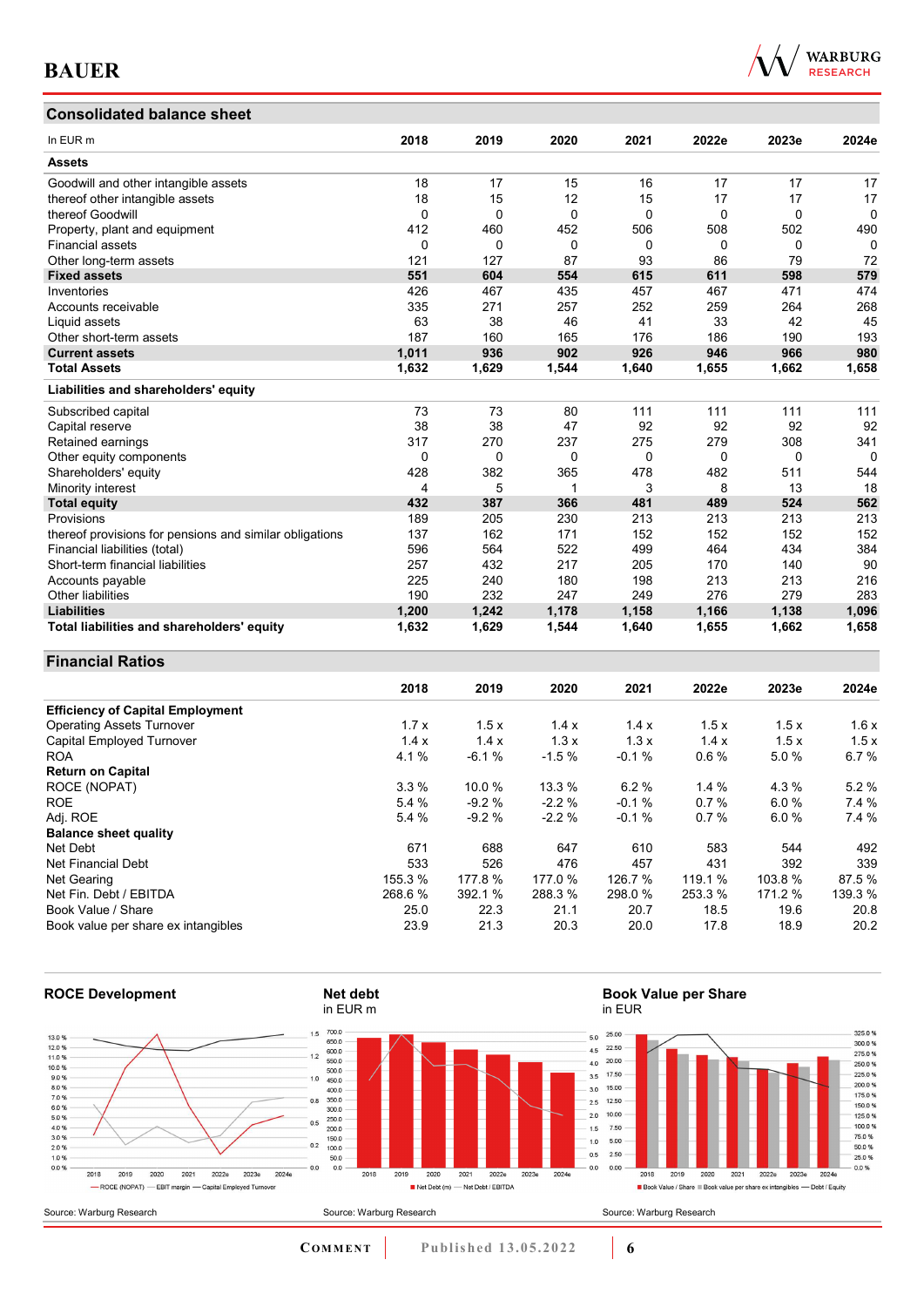## **Consolidated cash flow statement**



| In EUR m                                               | 2018     | 2019     | 2020     | 2021     | 2022e    | 2023e    | 2024e          |
|--------------------------------------------------------|----------|----------|----------|----------|----------|----------|----------------|
| Net income                                             | 24       | $-37$    | -8       | 4        | 8        | 35       | 44             |
| Depreciation of fixed assets                           | 91       | 94       | 102      | 107      | 115      | 121      | 127            |
| Amortisation of goodwill                               | 0        | 0        | $\Omega$ | $\Omega$ | 0        | $\Omega$ | $\Omega$       |
| Amortisation of intangible assets                      |          | 6        |          | 11       | 6        |          | 6              |
| Increase/decrease in long-term provisions              | 8        | 24       | 9        | $-18$    | 0        |          | $\Omega$       |
| Other non-cash income and expenses                     | 54       | $-38$    | 58       | $-18$    | 23       |          | 9              |
| Cash Flow before NWC change                            | 185      | 50       | 168      | 85       | 153      | 169      | 186            |
| Increase / decrease in inventory                       | $-36$    | $-57$    | 16       | $-34$    | $-24$    | $-17$    | $-18$          |
| Increase / decrease in accounts receivable             | $-25$    | 101      | 35       | $-26$    | $-20$    | -7       | $-7$           |
| Increase / decrease in accounts payable                | -9       | 40       | $-76$    | 35       | 22       |          | 5              |
| Increase / decrease in other working capital positions | $\Omega$ | $\Omega$ | $\Omega$ | $\Omega$ | $\Omega$ | $\Omega$ | O              |
| Increase / decrease in working capital (total)         | $-69$    | 84       | $-26$    | $-25$    | $-21$    | $-23$    | $-19$          |
| Net cash provided by operating activities [1]          | 116      | 134      | 142      | 61       | 132      | 146      | 167            |
| Investments in intangible assets                       | $\Omega$ | $\Omega$ | $\Omega$ | $\Omega$ | 0        | $\Omega$ | $\Omega$       |
| Investments in property, plant and equipment           | $-95$    | $-102$   | $-113$   | $-139$   | $-130$   | $-132$   | $-133$         |
| Payments for acquisitions                              | 0        | 0        | $-18$    | 0        | 0        | 0        | 0              |
| <b>Financial investments</b>                           | 0        | 0        | 0        | 0        | 0        | $\Omega$ |                |
| Income from asset disposals                            | 37       | 27       | 35       | 44       | 25       | 25       | 25             |
| Net cash provided by investing activities [2]          | $-58$    | $-75$    | $-97$    | $-95$    | $-105$   | $-107$   | $-108$         |
| Change in financial liabilities                        | -41      | $-83$    | -49      | $-35$    | $-35$    | $-30$    | $-50$          |
| Dividends paid                                         | -3       | $-3$     | $-2$     | -1       | 0        | 0        | $-7$           |
| Purchase of own shares                                 | 0        | $\Omega$ | $\Omega$ | $\Omega$ | U        |          | 0              |
| Capital measures                                       |          | 0        | 16       | 64       | 0        |          | O              |
| Other                                                  |          | 0        | $\Omega$ | 0        | 0        | $\Omega$ |                |
| Net cash provided by financing activities [3]          | $-44$    | $-86$    | $-36$    | 27       | $-35$    | $-30$    | $-57$          |
| Change in liquid funds [1]+[2]+[3]                     | 15       | $-27$    | 10       | $-7$     | -8       | 9        | $\overline{2}$ |
| Effects of exchange-rate changes on cash               |          | 2        | $-2$     | 2        | 0        | $\Omega$ | $\Omega$       |
| Cash and cash equivalent at end of period              | 63       | 38       | 46       | 41       | 33       | 42       | 45             |

## **Financial Ratios**

|                                      | 2018    | 2019     | 2020      | 2021      | 2022e   | 2023e   | 2024e   |
|--------------------------------------|---------|----------|-----------|-----------|---------|---------|---------|
| <b>Cash Flow</b>                     |         |          |           |           |         |         |         |
| <b>FCF</b>                           | 22      | 33       | 29        | -78       | 2       | 14      | 34      |
| Free Cash Flow / Sales               | 1.4%    | 2.2%     | $2.2\%$   | $-5.4%$   | 0.1%    | 0.9%    | 2.1%    |
| <b>Free Cash Flow Potential</b>      | 67      | 19       | 51        | 46        | 61      | 96      | 110     |
| Free Cash Flow / Net Profit          | 96.0 %  | $-87.9%$ | $-347.7%$ | 13805.9 % | 45.8%   | 47.2 %  | 86.8%   |
| Interest Received / Avg. Cash        | 69.6 %  | 67.4 %   | 79.1 %    | 116.3 %   | 107.5 % | 79.6 %  | 69.1 %  |
| Interest Paid / Avg. Debt            | 5.4 %   | 6.2%     | 5.0%      | 5.4 %     | 5.4%    | 5.4 %   | 5.4 %   |
| <b>Management of Funds</b>           |         |          |           |           |         |         |         |
| Investment ratio                     | 5.9%    | 6.9%     | 8.4%      | 9.7%      | 8.5%    | 8.5%    | 8.4%    |
| Maint. Capex / Sales                 | 5.9%    | 6.1%     | 6.7%      | 6.3%      | 5.9%    | 5.8%    | 5.7%    |
| Capex / Dep                          | 95.9 %  | 101.2 %  | 103.2 %   | 118.0 %   | 107.5 % | 103.8 % | 99.8%   |
| Avg. Working Capital / Sales         | 33.1 %  | 35.2 %   | 37.6 %    | 35.7 %    | 33.5 %  | 33.4 %  | 33.2 %  |
| Trade Debtors / Trade Creditors      | 149.2 % | 112.9 %  | 142.9 %   | 127.1 %   | 121.6 % | 124.0 % | 124.0 % |
| <b>Inventory Turnover</b>            | 1.9x    | 1.7x     | 1.4x      | 1.6x      | 1.7x    | 1.7x    | 1.7x    |
| Receivables collection period (days) | 77      | 67       | 70        | 64        | 62      | 62      | 62      |
| Payables payment period (days)       | 100     | 112      | 105       | 99        | 98      | 99      | 100     |
| Cash conversion cycle (Days)         | 167     | 173      | 219       | 194       | 179     | 183     | 182     |

#### **CAPEX and Cash Flow** in EUR m



**Free Cash Flow Generation**

**Working Capital**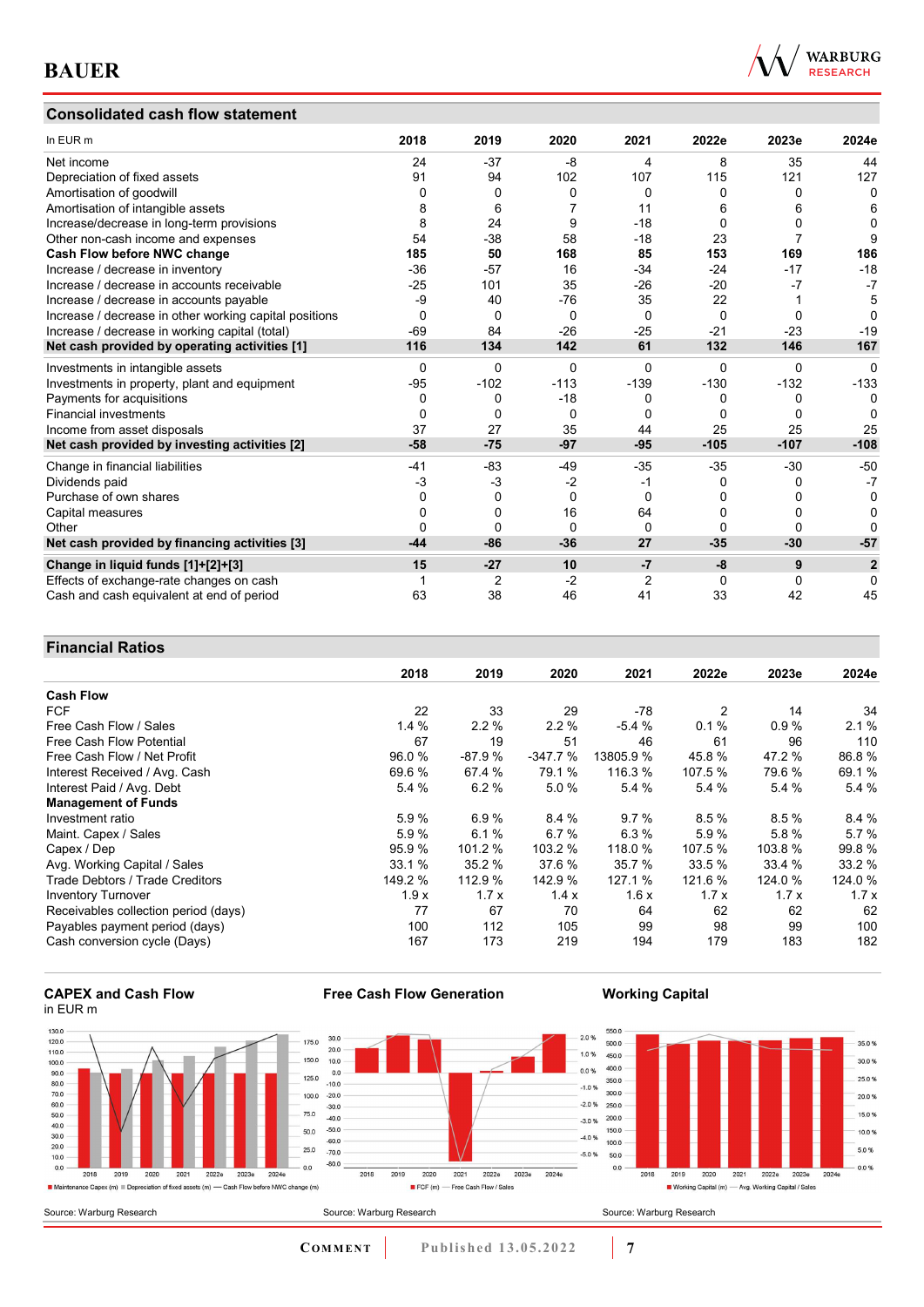

## **LEGAL DISCLAIMER**

This research report ("investment recommendation") was prepared by the Warburg Research GmbH, a fully owned subsidiary of the M.M.Warburg & CO (AG & Co.) KGaA and is passed on by the M.M.Warburg & CO (AG & Co.) KGaA. It is intended solely for the recipient and may not be passed on to another company without their prior consent, regardless of whether the company is part of the same corporation or not. It contains selected information and does not purport to be complete. The investment recommendation is based on publicly available information and data ("information") believed to be accurate and complete. Warburg Research GmbH neither examines the information for accuracy and completeness, nor guarantees its accuracy and completeness. Possible errors or incompleteness of the information do not constitute grounds for liability of M.M.Warburg & CO (AG & Co.) KGaA or Warburg Research GmbH for damages of any kind whatsoever, and M.M.Warburg & CO (AG & Co.) KGaA and Warburg Research GmbH are not liable for indirect and/or direct and/or consequential damages. In particular, neither M.M.Warburg & CO (AG & Co.) KGaA nor Warburg Research GmbH are liable for the statements, plans or other details contained in these investment recommendations concerning the examined companies, their affiliated companies, strategies, economic situations, market and competitive situations, regulatory environment, etc. Although due care has been taken in compiling this investment recommendation, it cannot be excluded that it is incomplete or contains errors. M.M.Warburg & CO (AG & Co.) KGaA and Warburg Research GmbH, their shareholders and employees are not liable for the accuracy and completeness of the statements, estimations and the conclusions derived from the information contained in this investment recommendation. Provided a investment recommendation is being transmitted in connection with an existing contractual relationship, i.e. financial advisory or similar services, the liability of M.M.Warburg & CO (AG & Co.) KGaA and Warburg Research GmbH shall be restricted to gross negligence and wilful misconduct. In case of failure in essential tasks, M.M.Warburg & CO (AG & Co.) KGaA and Warburg Research GmbH are liable for normal negligence. In any case, the liability of M.M.Warburg & CO (AG & Co.) KGaA and Warburg Research GmbH is limited to typical, expectable damages. This investment recommendation does not constitute an offer or a solicitation of an offer for the purchase or sale of any security. Partners, directors or employees of M.M.Warburg & CO (AG & Co.) KGaA, Warburg Research GmbH or affiliated companies may serve in a position of responsibility, i.e. on the board of directors of companies mentioned in the report. Opinions expressed in this investment recommendation are subject to change without notice. All rights reserved.

## **COPYRIGHT NOTICE**

This work including all its parts is protected by copyright. Any use beyond the limits provided by copyright law without permission is prohibited and punishable. This applies, in particular, to reproductions, translations, microfilming, and storage and processing on electronic media of the entire content or parts thereof.

### **DISCLOSURE ACCORDING TO §85 OF THE GERMAN SECURITIES TRADING ACT (WPHG), MAR AND MIFID II INCL. COMMISSION DELEGATED REGULATION (EU) 2016/958 AND (EU) 2017/565**

The valuation underlying the investment recommendation for the company analysed here is based on generally accepted and widely used methods of fundamental analysis, such as e.g. DCF Model, Free Cash Flow Value Potential, NAV, Peer Group Comparison or Sum of the Parts Model (see also [http://www.mmwarburg.de/disclaimer/disclaimer.htm#Valuation\)](http://www.mmwarburg.de/disclaimer/disclaimer.htm#Valuation). The result of this fundamental valuation is modified to take into consideration the analyst's assessment as regards the expected development of investor sentiment and its impact on the share price.

Independent of the applied valuation methods, there is the risk that the price target will not be met, for instance because of unforeseen changes in demand for the company's products, changes in management, technology, economic development, interest rate development, operating and/or material costs, competitive pressure, supervisory law, exchange rate, tax rate etc. For investments in foreign markets and instruments there are further risks, generally based on exchange rate changes or changes in political and social conditions.

This commentary reflects the opinion of the relevant author at the point in time of its compilation. A change in the fundamental factors underlying the valuation can mean that the valuation is subsequently no longer accurate. Whether, or in what time frame, an update of this commentary follows is not determined in advance.

Additional internal and organisational arrangements to prevent or to deal with conflicts of interest have been implemented. Among these are the spatial separation of Warburg Research GmbH from M.M.Warburg & CO (AG & Co.) KGaA and the creation of areas of confidentiality. This prevents the exchange of information, which could form the basis of conflicts of interest for Warburg Research GmbH in terms of the analysed issuers or their financial instruments.

The analysts of Warburg Research GmbH do not receive a gratuity – directly or indirectly – from the investment banking activities of M.M.Warburg & CO (AG & Co.) KGaA or of any company within the Warburg-Group.

All prices of financial instruments given in this investment recommendation are the closing prices on the last stock-market trading day before the publication date stated, unless another point in time is explicitly stated.

M.M.Warburg & CO (AG & Co.) KGaA and Warburg Research GmbH are subject to the supervision of the Federal Financial Supervisory Authority, BaFin. M.M.Warburg & CO (AG & Co.) KGaA is additionally subject to the supervision of the European Central Bank (ECB).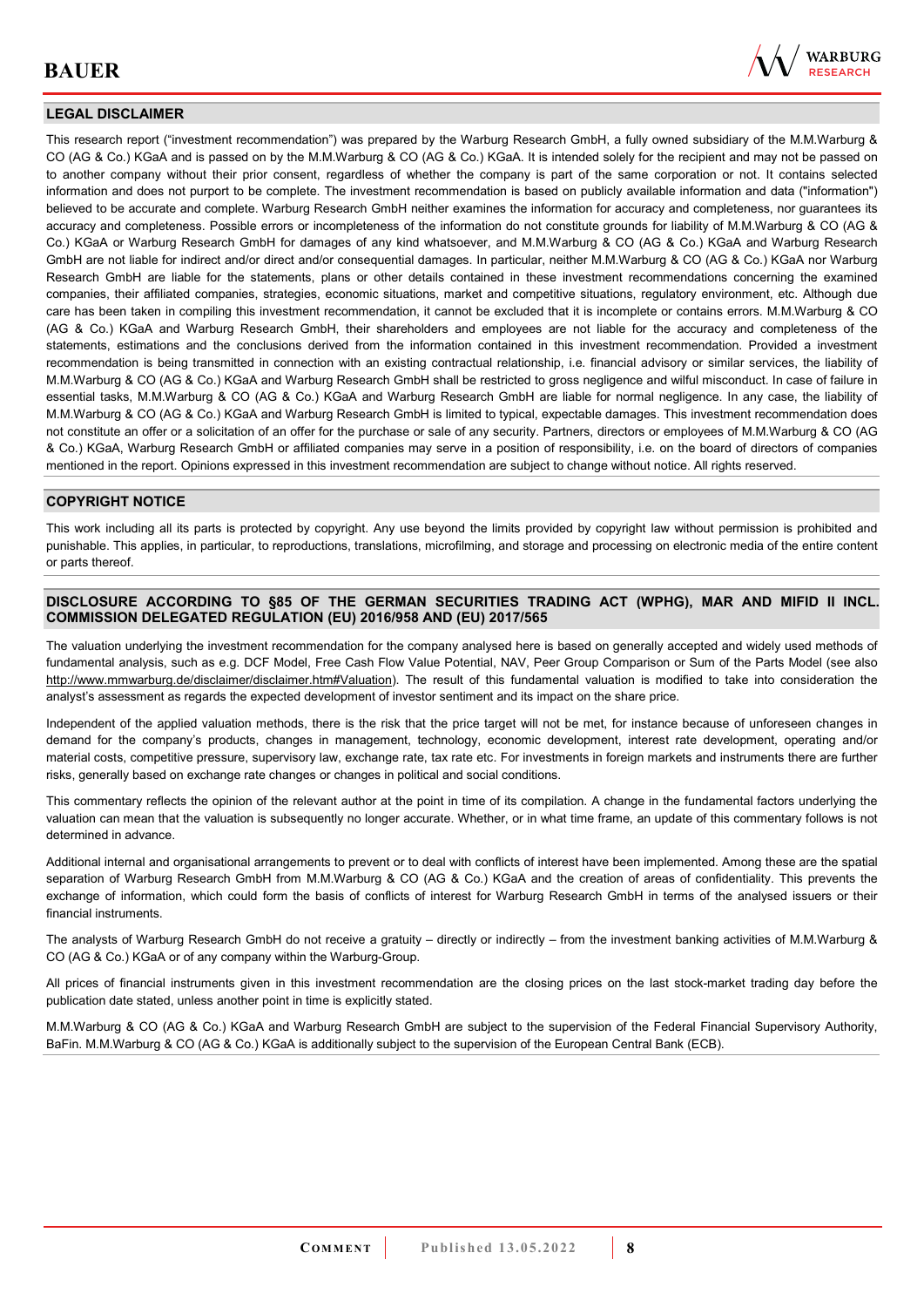

### **SOURCES**

All **data and consensus estimates** have been obtained from FactSet except where stated otherwise.

The **Warburg ESG Risk Score** is based on information © 2020 MSCI ESG Research LLC. Reproduced by permission. Although Warburg Research's information providers, including without limitation, MSCI ESG Research LLC and its affiliates (the "ESG Parties"), obtain information (the "Information") from sources they consider reliable, none of the ESG Parties warrants or guarantees the originality, accuracy and/or completeness, of any data herein and expressly disclaim all express or implied warranties, including those of merchantability and fitness for a particular purpose. The Information may only be used for your internal use, may not be reproduced or redisseminated in any form and may not be used as a basis for, or a component, of any financial instruments or products indices. Further, none of the Information can in and of itself be used to determine which securities to buy or sell or when to buy or sell them. None of the ESG Parties shall have any liability for any errors or omissions in connection with any data herein, or any liability for any direct, indirect, special, punitive, consequential or any other damage (including lost profits) even if notified of the possibility.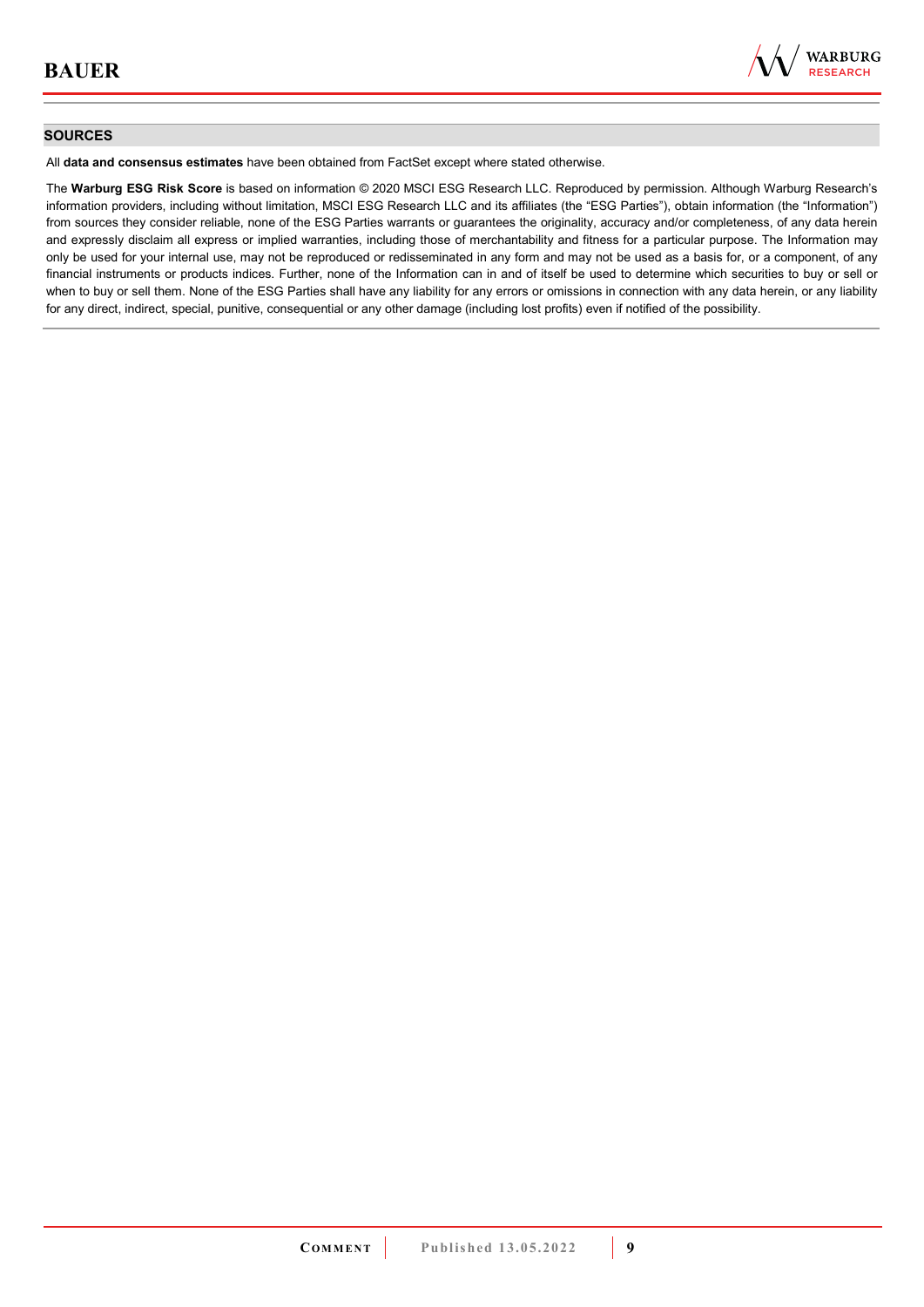

### **Additional information for clients in the United States**

1. This research report (the "Report") is a product of Warburg Research GmbH, Germany, a fully owned subsidiary of M.M.Warburg & CO (AG & Co.)

KGaA, Germany (in the following collectively "Warburg"). Warburg is the employer of the research analyst(s), who have prepared the Report. The research analyst(s) reside outside the United States and are not associated persons of any U.S. regulated broker-dealer and therefore are not subject to the supervision of any U.S. regulated broker-dealer.

2. The Report is provided in the United States for distribution solely to "major U.S. institutional investors" under Rule 15a-6 of the U.S. Securities Exchange Act of 1934 by CIC.

3. CIC (Crédit Industriel et Commercial) and M.M. Warburg & CO have concluded a Research Distribution Agreement that gives CIC Market Solutions exclusive distribution in France, the US and Canada of the Warburg Research GmbH research product.

4. The research reports are distributed in the United States of America by CIC ("CIC") pursuant to a SEC Rule 15a-6 agreement with CIC Market Solutions Inc ("CICI"), a U.S. registered broker-dealer and a related company of CIC, and are distributed solely to persons who qualify as "Major U.S. Institutional Investors" as defined in SEC Rule 15a-6 under the Securities Exchange Act of 1934.

5. Any person who is not a Major U.S. Institutional Investor must not rely on this communication. The delivery of this research report to any person in the United States of America is not a recommendation to effect any transactions in the securities discussed herein, or an endorsement of any opinion expressed herein.

#### **Reference in accordance with section 85 of the German Securities Trading Act (WpHG) and Art. 20 MAR regarding possible conflicts of interest with companies analysed:**

- **-1-** Warburg Research, or an affiliated company, or an employee of one of these companies responsible for the compilation of the research, hold a **share of more than 5%** of the equity capital of the analysed company.
- **-2-**  Warburg Research, or an affiliated company, within the last twelve months participated in the **management of a consortium** for an issue in the course of a public offering of such financial instruments, which are, or the issuer of which is, the subject of the investment recommendation.
- **-3-** Companies affiliated with Warburg Research **manage financial instruments**, which are, or the issuers of which are, subject of the investment recommendation, in a market based on the provision of buy or sell contracts.

MMWB, Warburg Research, or an affiliated company, reached an agreement with the issuer to provide **investment banking and/or investment services** and the relevant agreement was in force in the last 12 months or there arose for this period, based on the relevant

- **-4**  agreement, the obligation to provide or to receive a service or compensation - provided that this disclosure does not result in the disclosure of confidential business information.
- **-5-** The company compiling the analysis or an affiliated company had reached an **agreement on the compilation of the investment recommendation** with the analysed company.
- **-6a-** Warburg Research, or an affiliated company, holds a **net long position of more than 0.5%** of the total issued share capital of the analysed company.
- **-6b-** Warburg Research, or an affiliated company, holds a **net short position of more than 0.5%** of the total issued share capital of the analysed company.
- **-6c-** The issuer holds shares of more than 5% of the total issued capital of Warburg Research or an affiliated company.
- **-7-** The company preparing the analysis as well as its affiliated companies and employees have **other important interests** in relation to the analysed company, such as, for example, the exercising of mandates at analysed companies.

| Company      | <b>Disclosure</b> | Link to the historical price targets and rating changes (last 12 months) |
|--------------|-------------------|--------------------------------------------------------------------------|
| <b>BAUER</b> | 3.5               | http://www.mmwarburg.com/disclaimer/disclaimer_en/DE0005168108.htm       |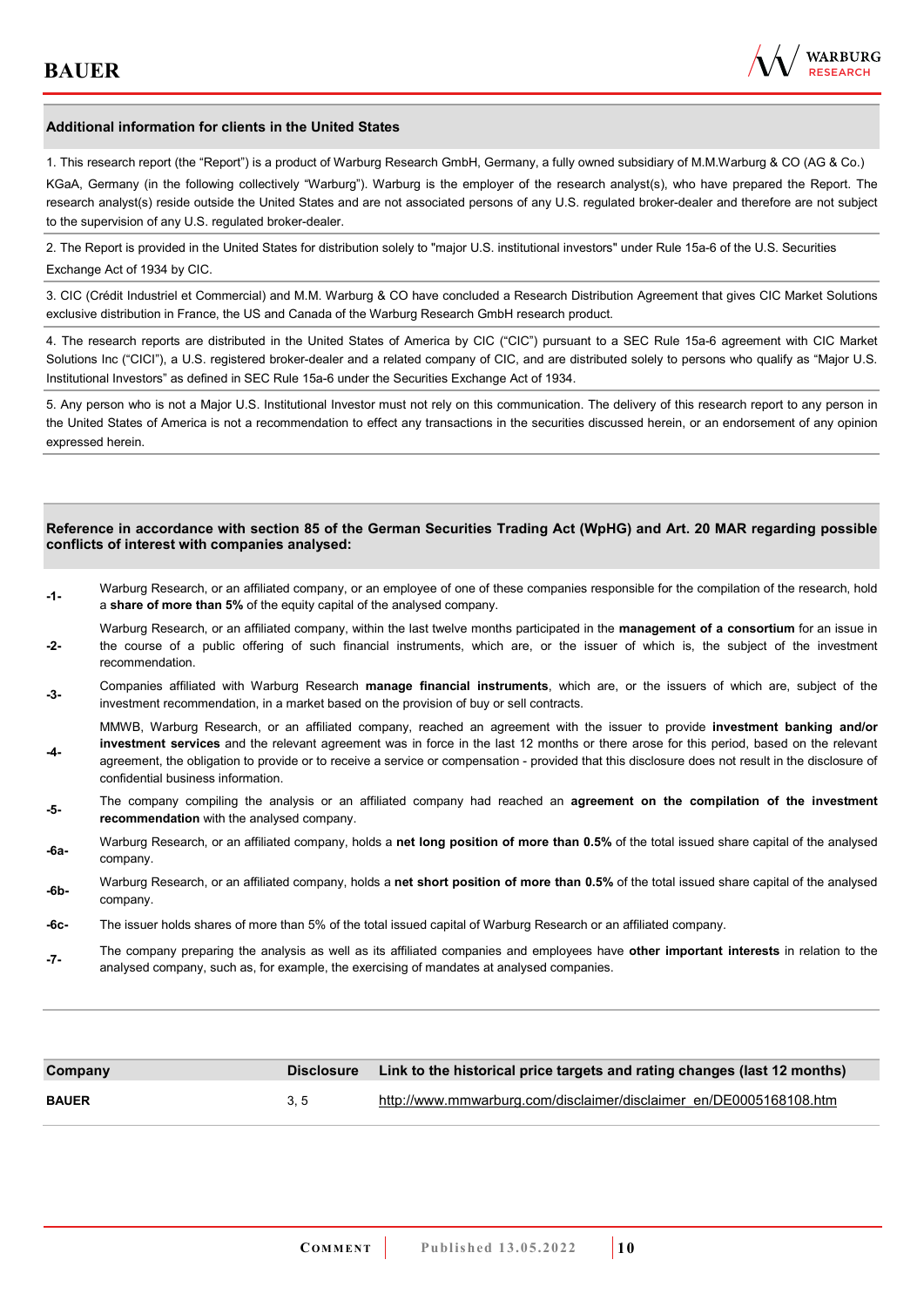

### **INVESTMENT RECOMMENDATION**

Investment recommendation: expected direction of the share price development of the financial instrument up to the given price target in the opinion of the analyst who covers this financial instrument.

| -B-           | Buy:                     | The price of the analysed financial instrument is expected to rise over the next 12 months.                  |  |
|---------------|--------------------------|--------------------------------------------------------------------------------------------------------------|--|
| -H-           | Hold:                    | The price of the analysed financial instrument is expected to remain mostly flat over the next 12<br>months. |  |
| -S-           | Sell:                    | The price of the analysed financial instrument is expected to fall over the next 12 months.                  |  |
| $\frac{1}{2}$ | <b>Rating suspended:</b> | The available information currently does not permit an evaluation of the company.                            |  |

### **WARBURG RESEARCH GMBH – ANALYSED RESEARCH UNIVERSE BY RATING**

| Rating           | <b>Number of stocks</b> | % of Universe |
|------------------|-------------------------|---------------|
| Buy              | 171                     | 81            |
| Hold             | 36                      | 17            |
| Sell             | 3                       | -1            |
| Rating suspended | 2                       | 1             |
| <b>Total</b>     | 212                     | 100           |

## **WARBURG RESEARCH GMBH – ANALYSED RESEARCH UNIVERSE BY RATING …**

**… taking into account only those companies which were provided with major investment services in the last twelve months.** 

| Rating           | <b>Number of stocks</b> | % of Universe |
|------------------|-------------------------|---------------|
| Buy              | 50                      | 86            |
| Hold             | 6                       | 10            |
| Sell             | 0                       | 0             |
| Rating suspended | 2                       | 3             |
| <b>Total</b>     | 58                      | 100           |

### **PRICE AND RATING HISTORY BAUER AS OF 13.05.2022**



Markings in the chart show rating changes by Warburg Research GmbH in the last 12 months. Every marking details the date and closing price on the day of the rating change.